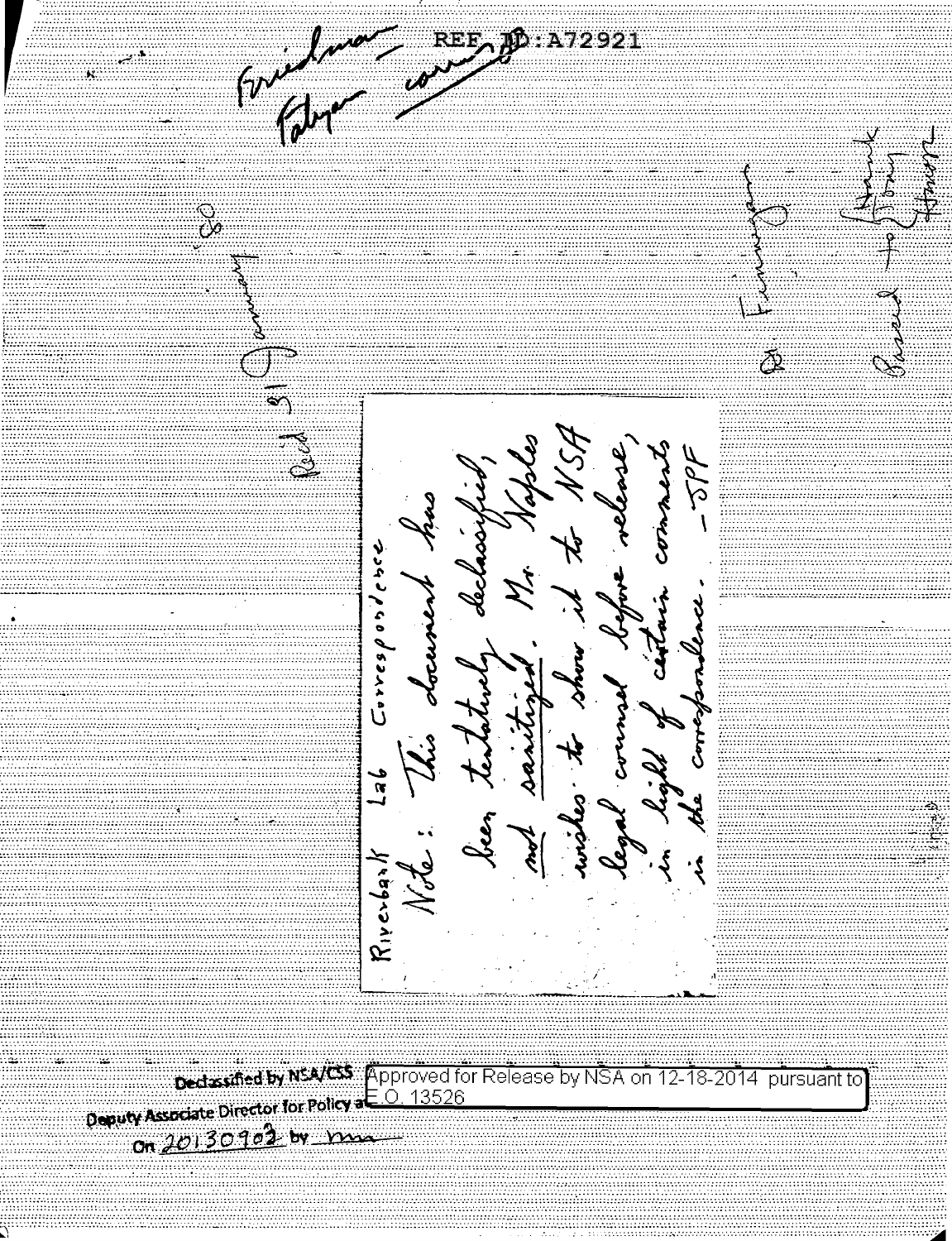REF ID:A72921

5 May 1947  $J_{t}$ Faw  $\mathcal{A}$  $\mathcal{O}$ the past.  $\rightarrow$ بمقد hist  $\alpha$ ঠ files. przed one letter ضف HO

€

001